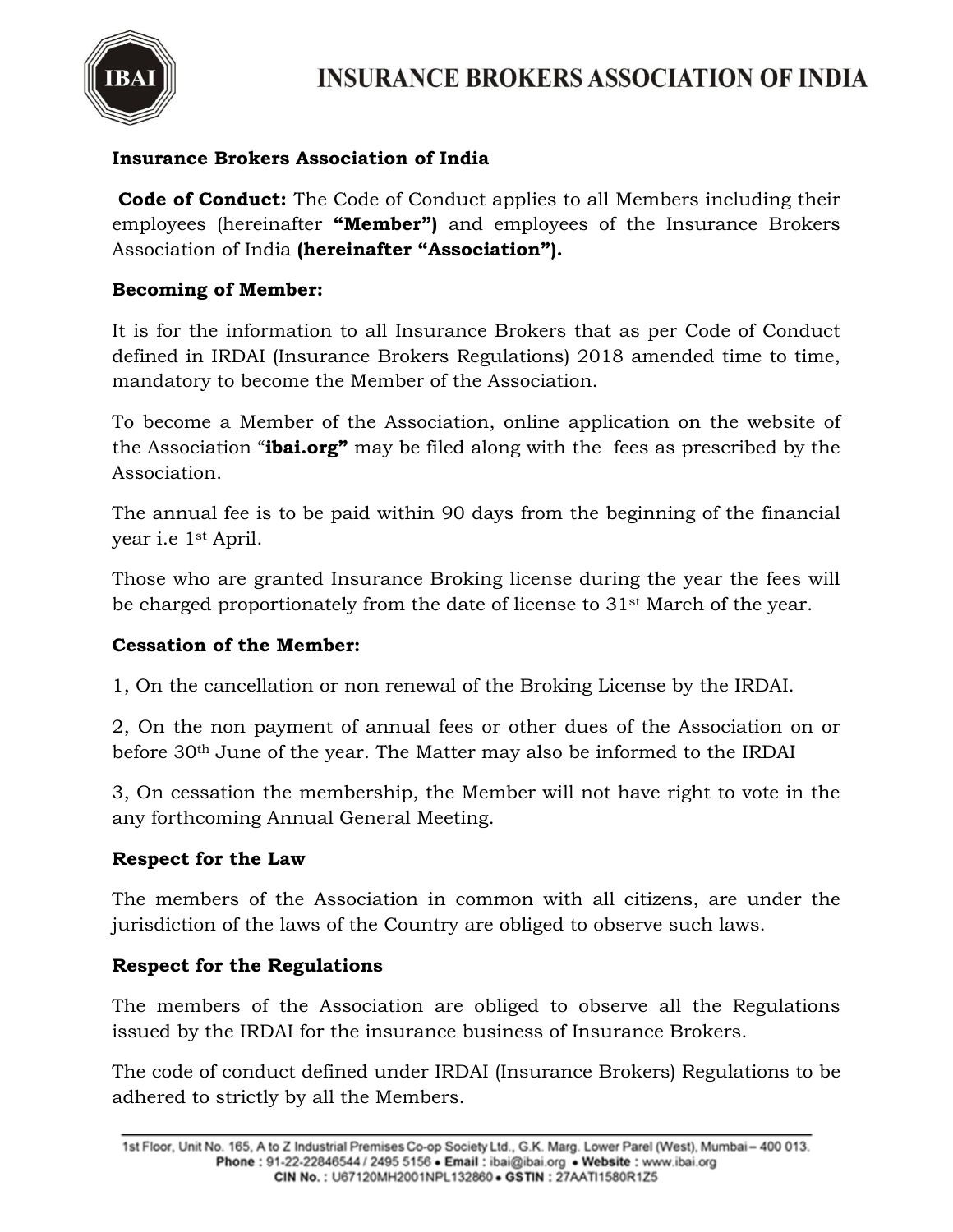# **Respect for all Persons**

The Members of the Association are expected to treat all members of the community equitably with dignity and respect. This involves, but is not limited to, the following:

- Tolerance of the views held by others which are different from your own.
- Courtesy and responsiveness in dealing with others.
- Fairness in supervising and dealing with other members.
- Making decisions that are procedurally fair to all people according to the principles of natural justice.
- Not discriminating on grounds such as gender, sexual orientation, race, ability, cultural background, religious status, marital status, age or political conviction.
- An awareness and respect for cultural difference.
- Engaging in rational debate allowing for alternative points of view to be expressed.
- Not engaging in behaviour that might reasonably be perceived as harassment, bullying or intimidation.

### **Act in the best interests of each client.**

Act in a manner which pays due regard to the best interests of each client and ensure decisions and recommendations are based on a clear understanding of their needs, priorities, concerns and circumstances.

# **Integrity**

The Members of Association shall be honest in carrying out their duties and responsibilities with respect to:

- Financial relationships
- Receipt of gifts
- Employment
- Use of confidential information obtained in the course of Association duties
- External activities and public comment

### **Diligence**

The Members shall carry out their duties in a professional and conscientious manner. This involves: